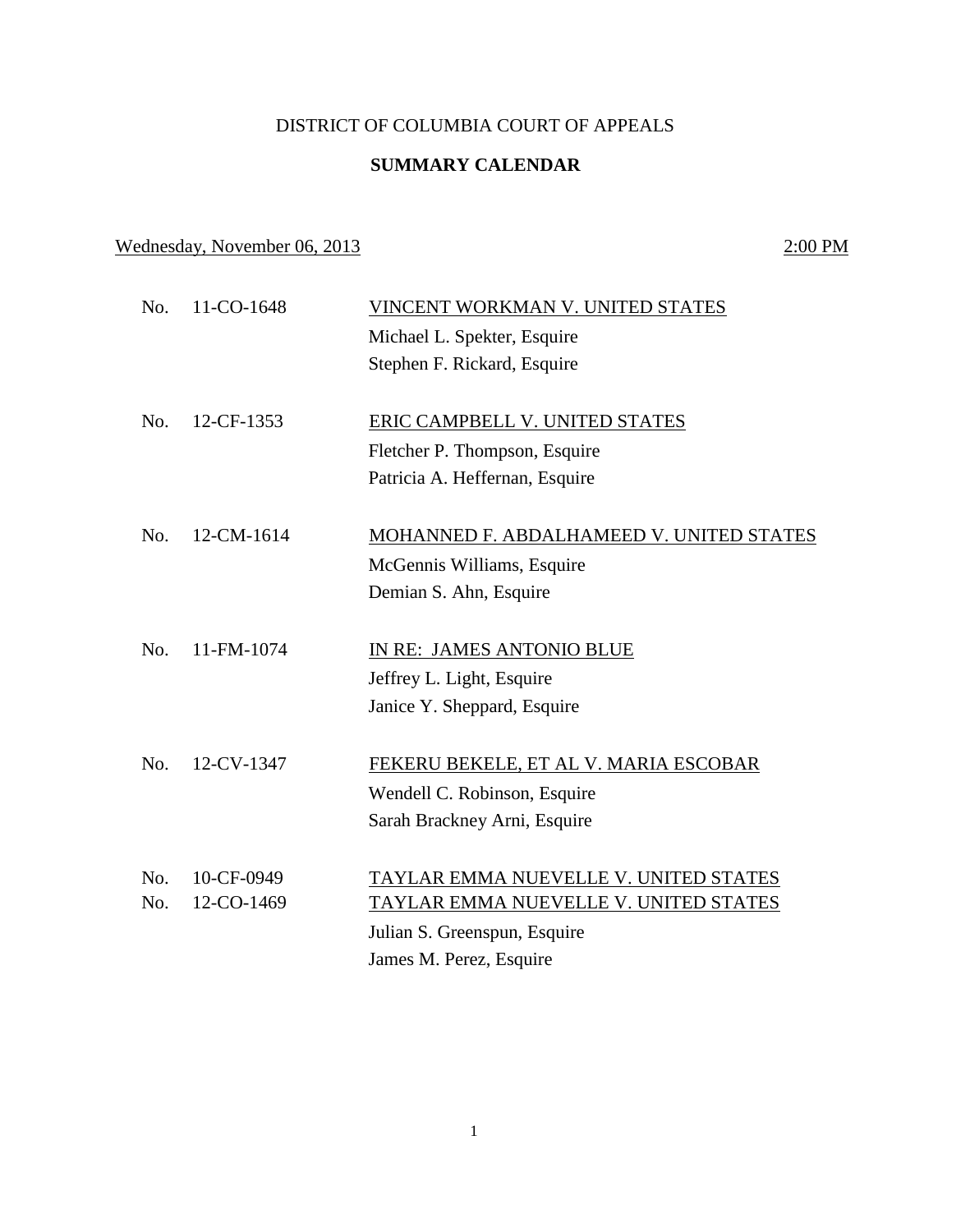| No. | 12-CF-1154       | GEORGE ANDREW BALL, JR. V. UNITED STATES                |
|-----|------------------|---------------------------------------------------------|
|     |                  | Lisa Schopler Resnikoff, Esquire                        |
|     |                  | Margaret E. Barr, Esquire                               |
| No. | 12-CM-1339       | <b>GERALD D. BARNES V. UNITED STATES</b>                |
|     |                  | Nicholas Elton, Esquire                                 |
|     |                  | Kristina L. Ament, Esquire                              |
|     |                  |                                                         |
| No. | 12-AA-1482       | <b>BOLTON PARTNERS D.C., INC. V. JADE A. TILLMAN</b>    |
|     |                  | K.L. Burchell, Esquire                                  |
|     |                  |                                                         |
| No. | $12 - AA - 1868$ | ARTHUR S. MEISNERE V. 5TH STREET ACE<br><b>HARDWARE</b> |
|     |                  | Arthur S. Meisnere, Pro Se                              |
|     |                  | Rebecca N. Strandberg, Esquire                          |
|     |                  |                                                         |
| No. | 12-CF-0631       | TERRENCE L. BALLINGER V. UNITED STATES                  |
|     |                  | Cory Lee Carlyle, Esquire                               |
|     |                  | Nebiyu Feleke, Esquire                                  |
| No. | 12-CM-1838       | JERIMI N. MEADE V. UNITED STATES                        |
|     |                  |                                                         |
|     |                  | Douglas Keller, Esquire                                 |
|     |                  | Nebiyu Feleke, Esquire                                  |
|     |                  |                                                         |

Tuesday, November 12, 2013 2:00 PM

| No. 11-CT-0586 | JEROME BOWMAN V. DISTRICT OF COLUMBIA |
|----------------|---------------------------------------|
| No. 12-CT-0097 | JEROME BOWMAN V. DISTRICT OF COLUMBIA |
|                | David Carey Woll, Esquire             |

Janice Y. Sheppard, Esquire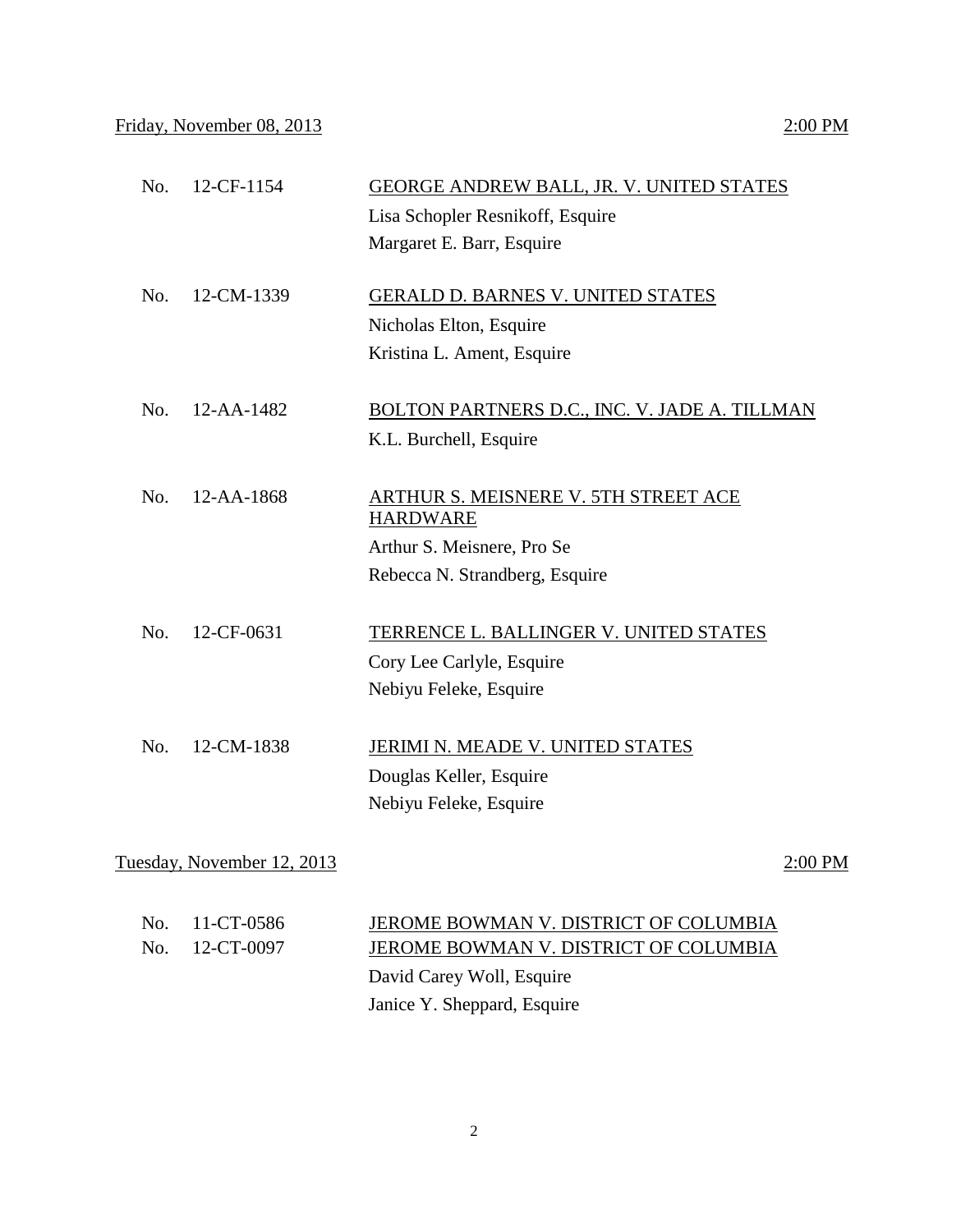| No. | 12-CV-0073                   | ERIC BLEICKEN V. MICHAEL F. O'CONNOR                                                                                     |
|-----|------------------------------|--------------------------------------------------------------------------------------------------------------------------|
|     |                              | Eric Bleicken, Pro Se                                                                                                    |
|     |                              | Andre M. Forte, Esquire                                                                                                  |
| No. | 12-AA-1639                   | BEHAVIORAL RESEARCH ASSOCIATES INC. V. MARK<br>A. LOVE                                                                   |
|     |                              | Judith L. Walter, Esquire                                                                                                |
|     |                              | Christian P. Huebner, Esquire                                                                                            |
| No. | 12-AA-1679                   | MARIA ODEMNS V. ST. MORITZ SECURITY SERVICES,<br>INC.                                                                    |
|     |                              | Maria Odemns, Pro Se                                                                                                     |
|     |                              | St. Moritz Security Services, Inc., Pro Se                                                                               |
| No. | 13-BG-0051                   | IN RE: J. SCOTT BROWN<br><b>BAR NO. 958256</b><br>Wallace E. Shipp, Jr., Esquire<br>J. Scott Brown, Pro Se               |
| No. | 12-CT-1706                   | ANGELO ALBERT ALVINO, JR. V. DISTRICT OF<br><b>COLUMBIA</b><br>Alexander B. White, Esquire<br>John J. Woykovsky, Esquire |
|     | Wednesday, November 20, 2013 | 2:00 PM                                                                                                                  |
|     |                              |                                                                                                                          |
| No. | 11-FS-1583                   | IN RE: A.W., APLT                                                                                                        |
|     |                              | Shirin Ikram, Esquire                                                                                                    |
|     |                              | Janice Y. Sheppard, Esquire                                                                                              |
| No. | 12-CF-1208                   | KADIE TARAWALLIE V. UNITED STATES                                                                                        |
|     |                              | Nancy E. Allen, Esquire                                                                                                  |
|     |                              |                                                                                                                          |

Karen Shinskie, Esquire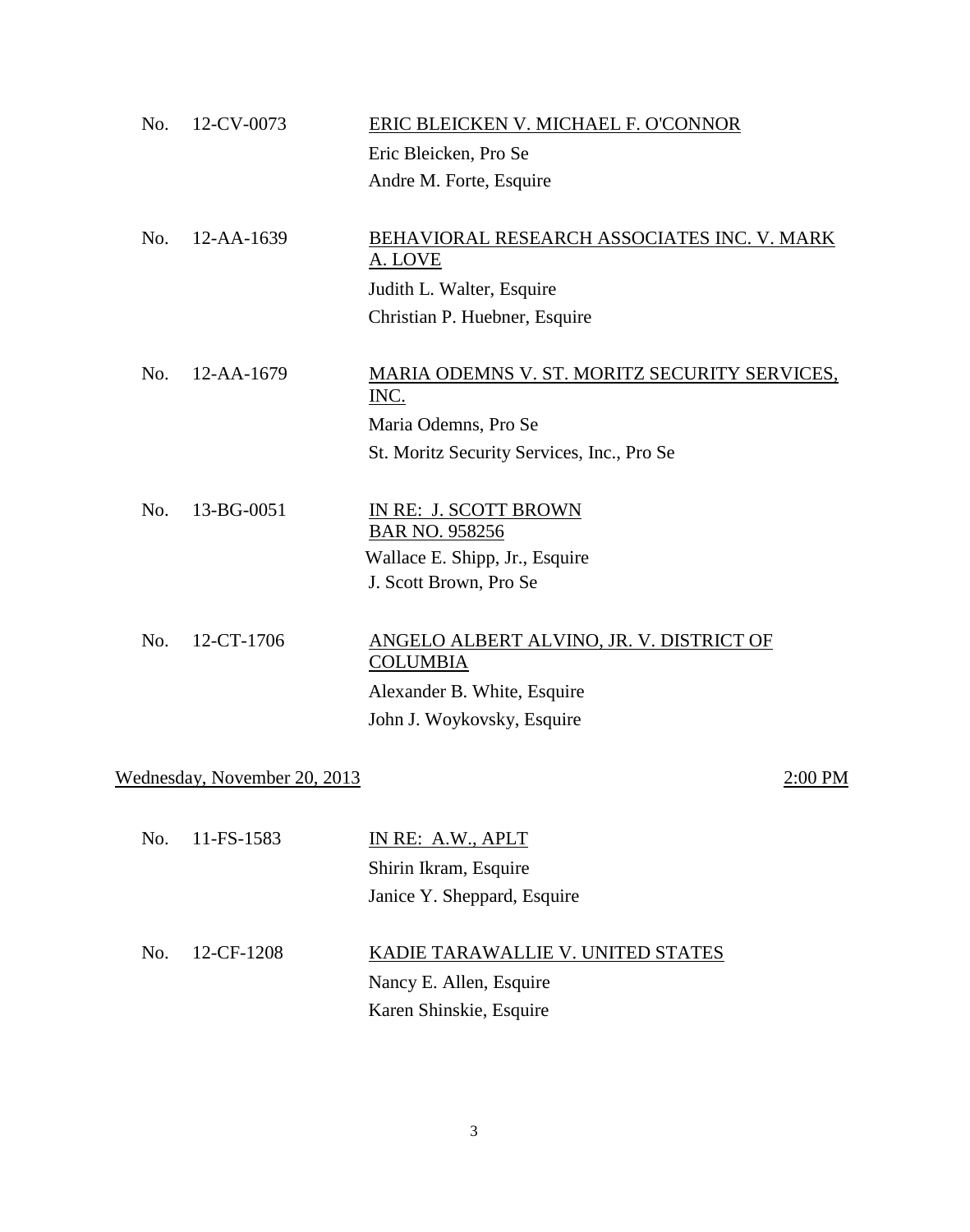| No. | 13-CO-0039                | JEFFREY DAVIS V. UNITED STATES                               |
|-----|---------------------------|--------------------------------------------------------------|
|     |                           | Gaillard T. Hunt, Esquire                                    |
|     |                           | Sharon A. Sprague, Esquire                                   |
| No. | 12-CF-1437                | RAYMOND R. KING V. UNITED STATES                             |
|     |                           | Abram J. Pafford, Esquire                                    |
|     |                           | David P. Saybolt, Esquire                                    |
| No. | 12-FM-0417                | SHARON RUTH TUCKER V. JOHN HARRISON CLARKE                   |
| No. | 12-FM-0659                | SHARON RUTH TUCKER V. JOHN HARRISON CLARKE                   |
| No. | 12-FM-0662                | SHARON RUTH TUCKER V. JOHN HARRISON CLARKE                   |
| No. | 13-FM-0343                | <b>SHARON RUTH TUCKER V. JOHN HARRISON CLARKE</b>            |
|     |                           | Sharon Ruth Tucker, Pro Se                                   |
|     |                           | John Harrison Clarke, Pro Se                                 |
| No. | 11-CF-0686                | ALONZO R. VAUGHN V. UNITED STATES                            |
|     |                           | Cory Lee Carlyle, Esquire                                    |
|     |                           | Adrienne C. Dedjinou, Esquire                                |
|     | Friday, November 22, 2013 | 2:00 PM                                                      |
| No. | 12-CF-0240                | RENALDO K. LUCAS V. UNITED STATES                            |
|     |                           | Christine A. Monta, Esquire                                  |
|     |                           | Amanda J. Winchester, Esquire                                |
|     |                           |                                                              |
| No. | 12-CM-1379                | SYLVESTER W. NIBLET V. UNITED STATES                         |
|     |                           | Donald L. Dworsky, Esquire                                   |
|     |                           | Margaret E. Barr, Esquire                                    |
| No. | 12-CV-1979                | LAVONNE DAVIS V. VESTA CORP T/A GREGORY<br><b>APARTMENTS</b> |
|     |                           | Lavonne Davis, Pro Se                                        |
|     |                           | Timothy P. Cole, Esquire                                     |
|     |                           |                                                              |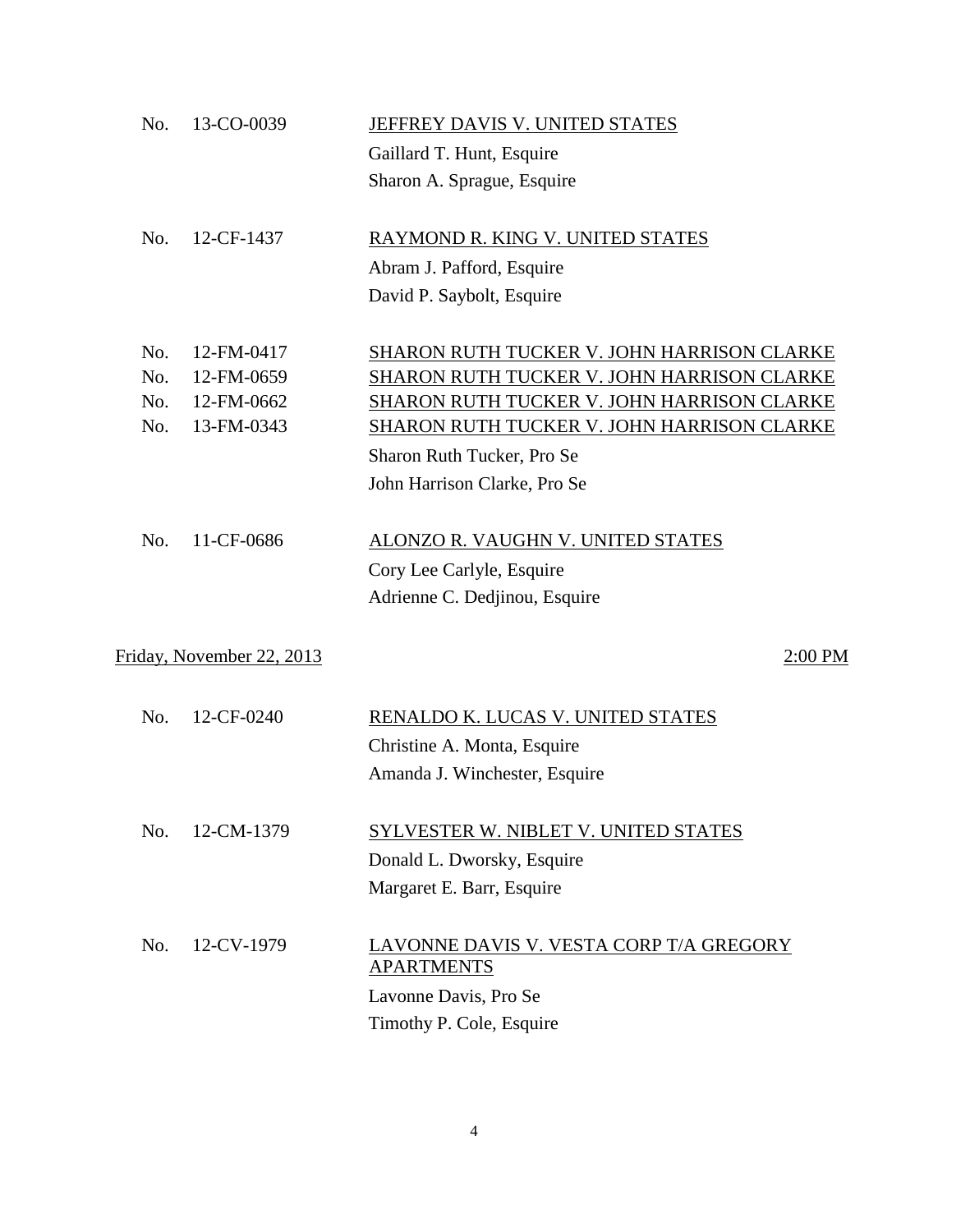| No. | 12-CF-1350                 | AARON T. THOMAS V. UNITED STATES            |
|-----|----------------------------|---------------------------------------------|
|     |                            |                                             |
|     |                            | David H. Reiter, Esquire                    |
|     |                            | Karen Shinskie, Esquire                     |
| No. | 12-AA-1299                 | LOUISE W. BLOUNT V D.C. DEP'T OF EMPLOYMENT |
|     |                            | <b>SERVICES (WORKER'S COMPENSATION)</b>     |
|     |                            | Krista N. DeSmyter, Esquire                 |
|     |                            | Todd S. Sapiro, Esquire                     |
| No. | 12-CF-0019                 | KENDRICK PHILLIPS V. UNITED STATES          |
|     |                            |                                             |
|     |                            | Christopher Kemmitt, Esquire                |
|     |                            | Patricia A. Heffernan, Esquire              |
|     | Tuesday, November 26, 2013 | 2:00 PM                                     |
|     | 13-BG-0052                 |                                             |
| No. |                            | IN RE: SANDY CHANG<br>BAR NO. 989203        |
|     |                            | Wallace E. Shipp, Jr., Esquire              |
|     |                            | Bernard J. Dimuro, Esquire                  |
|     |                            |                                             |
| No. | 13-FM-0016                 | STEPHEN MANNISO V. JANINE CARLAN            |
|     |                            | Stephen C. Manniso, Pro Se                  |
|     |                            | Janine Carlan, Pro Se                       |
|     |                            |                                             |
| No. | 12-CV-1848                 | <u>MICHAEL DOE, ET AL V. SAFEWAY, INC.</u>  |
|     |                            | Michael C. Martin, II, Esquire              |
|     |                            | John J. Hathway, Esquire                    |
| No. | 13-BG-0018                 | IN RE: DAVID H. LOOMIS                      |
|     |                            | <b>BAR REG. NO. 394857</b>                  |
|     |                            | Wallace E. Shipp, Jr., Esquire              |
|     |                            | David H. Loomis, Pro Se                     |

5